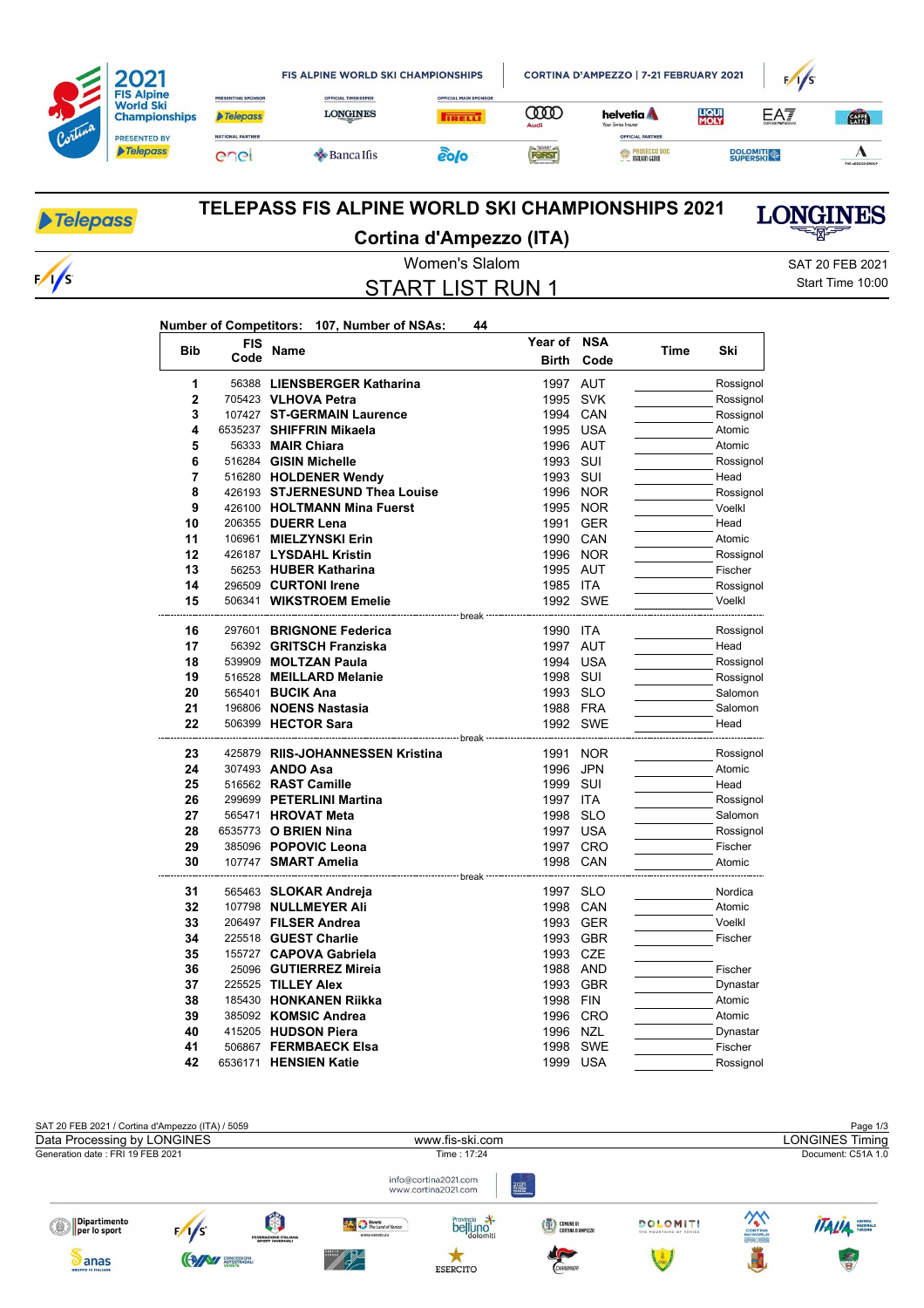

 $\frac{1}{s}$ 

### TELEPASS FIS ALPINE WORLD SKI CHAMPIONSHIPS 2021

**Cortina d'Ampezzo (ITA)** 



Women's Slalom

**START LIST RUN 1** 

SAT 20 FEB 2021

Start Time 10:00

|            |            | 44<br>Number of Competitors: 107, Number of NSAs: |                  |            |      |          |
|------------|------------|---------------------------------------------------|------------------|------------|------|----------|
| <b>Bib</b> | <b>FIS</b> |                                                   | Year of          | <b>NSA</b> |      |          |
|            | Code       | Name                                              | <b>Birth</b>     | Code       | Time | Ski      |
| 43         |            | 198016 ESCANE Doriane                             |                  | 1999 FRA   |      | Rossigno |
| 44         |            | 565491 DVORNIK Neja                               | 2001             | <b>SLO</b> |      | Fischer  |
| 45         |            | 6536392 HURT A.J.                                 | 2000 USA         |            |      | Head     |
| 46         |            | 665009 SHKANOVA Maria                             | 1989 BLR         |            |      | Augment  |
| 47         |            | 555072 GERMANE Dzenifera                          | 2003 LAT         |            |      | Head     |
| 48         |            | 507168 AICHER Emma                                |                  | 2003 GER   |      |          |
| 49         |            | 486028 GORNOSTAEVA Anastasia                      | 1999 RSF         |            |      | Rossigno |
| 50         |            | 299983 GULLI Anita                                | 1998 ITA         |            |      | Voelkl   |
| 51         |            | 485802 TKACHENKO Ekaterina                        | 1995 RSF         |            |      | Atomic   |
| 52         |            | 65117 VANREUSEL Kim                               | 1998 BEL         |            |      | Salomon  |
| 53         |            | 516560 LINGG Charlotte                            | 1999 LIE         |            |      | Rossigno |
| 54         |            | 155962 SOMMEROVA Elese                            | 2001 CZE         |            |      |          |
| 55         |            | 25218 MIJARES RUF Carla                           | 2002 AND         |            |      |          |
| 56         |            | 6536636 HUML Zazie                                | 2001 CZE         |            |      |          |
| 57         |            | 35222 BARUZZI FARRIOL Francesca                   |                  | 1998 ARG   |      |          |
| 58         |            | 245084 TOTH Zita                                  |                  | 2002 HUN   |      |          |
| 59         |            | 65127 MOLLIN Axelle                               | 2001 BEL         |            |      | Kaestle  |
| 60         |            | 705456 HROMCOVA Petra                             |                  | 1998 SVK   |      |          |
| 61         |            | 185475 PYKALAINEN Erika                           | 2001 FIN         |            |      | Atomic   |
| 62         |            | 285021 SZOLLOS Noa                                | 2003 ISR         |            |      | Kaestle  |
| 63         |            | 65126 ROGGEMAN Sara                               | 2001 BEL         |            |      |          |
| 64         |            | 685018 TSIKLAURI Nino                             |                  | 1993 GEO   |      |          |
| 65         |            | 595020 GUERILLOT Vanina                           |                  | 2002 POR   |      | Atomic   |
| 66         |            | 175050 BERTHELSEN Nuunu Chemnitz                  |                  | 1996 DEN   |      |          |
| 67         |            | 95155 VUKADINOVA Eva                              | 2001 BUL         |            |      |          |
| 68         |            | 255416 DAGBJARTSDOTTIR Katla Bjorg                | 1999 ISL         |            |      |          |
| 69         |            | 245080 HOZMANN Szonja                             |                  | 2001 HUN   |      | Kaestle  |
| 70         |            | 245083 DORULTAN Katalin                           |                  | 2001 HUN   |      |          |
| 71         |            | 255406 FRIDGEIRSDOTTIR Holmfridur Dora            | 1998 ISL         |            |      |          |
| 72         |            | 715183 ALIC Esma                                  | 2002 BIH         |            |      |          |
| 73<br>74   |            | 235347 TSIOVOLOU Maria-Eleni                      |                  | 2001 GRE   |      |          |
| 75         |            | 255421 AUDUNSDOTTIR Sigridur Drofn                | 1999 ISL         | HUN        |      |          |
| 76         |            | 245082 MAJTENYI Hanna<br>197848 ARBEZ Tess        | 2001<br>1997 IRL |            |      |          |
| 77         |            | 255428 INGVADOTTIR Hjordis Birna                  | 2000 ISL         |            |      |          |
| 78         |            | 695130 SHEPILENKO Anastasiya                      |                  | 2000 UKR   |      |          |
| 79         |            | 555035 BONDARE Liene                              | 1996 LAT         |            |      |          |
| 80         |            | 715178 TADIC Maja                                 | 2000 BIH         |            |      |          |
| 81         |            | 265053 AHMADI Atefeh                              | 2000 IRI         |            |      |          |
| 82         |            | 555064 <b>BISERE Laura</b>                        | 2002 LAT         |            |      |          |
| 83         |            | 235367 KALTSOGIANNI Maria Nikoleta                |                  | 2003 GRE   |      |          |
| 84         |            | 315226 VUJICIC Jelena                             |                  | 2001 MNE   |      |          |
| 85         |            | 715185 DRAGOLJEVIC Nikolina                       | 2003 BIH         |            |      |          |
| 86         |            | 465118 CONSTANTIN Maria Ioana                     |                  | 2001 ROU   |      |          |
| 87         |            | 345157 OUAISS Manon                               | 2000 LBN         |            |      |          |
|            |            |                                                   |                  |            |      |          |